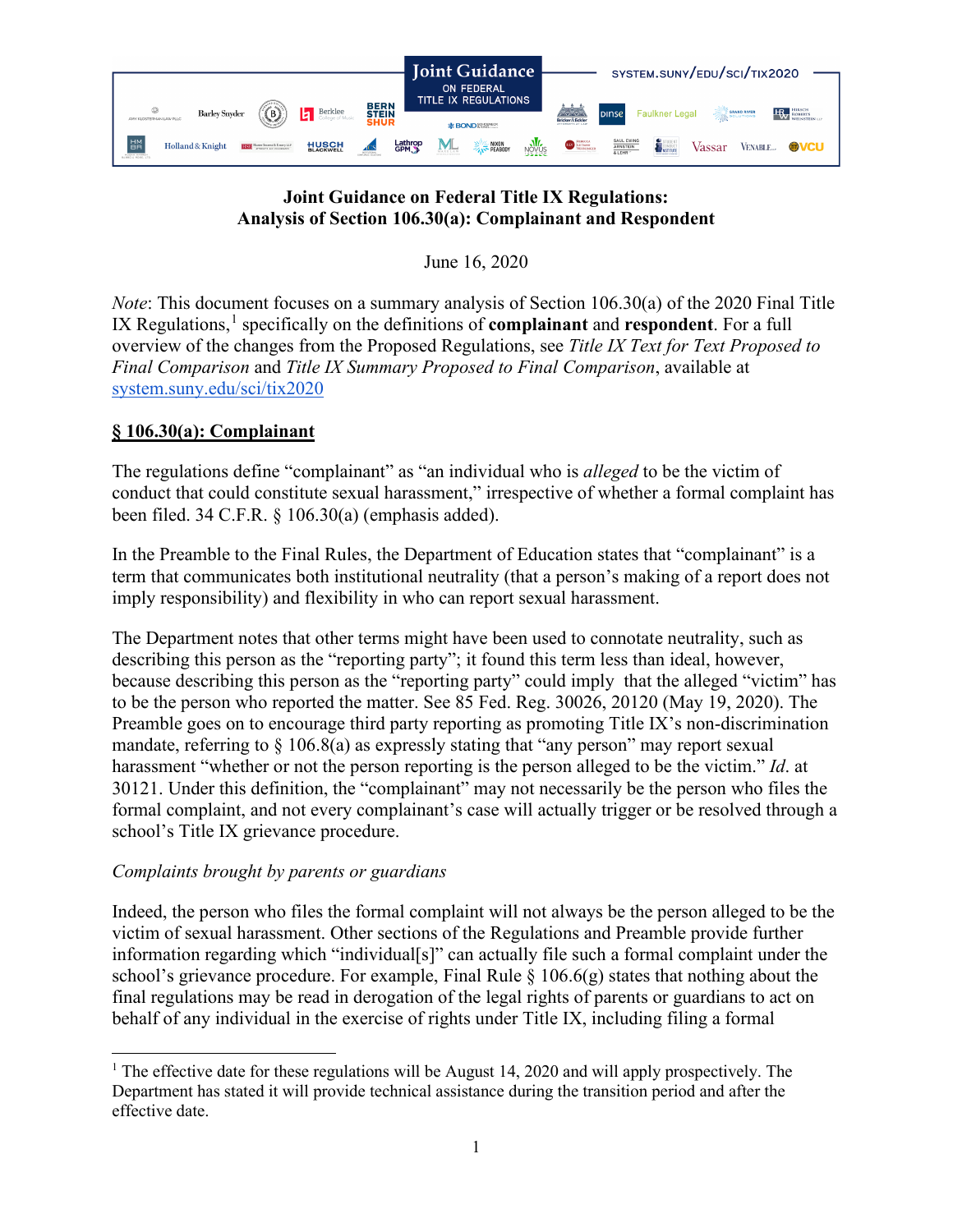complaint on a complainant's behalf. In such a situation, like where the parent or guardian has an appropriately structured power of attorney, the parent or guardian does not become the "complainant" but may act on behalf of the complainant.

#### *Complaints brought by employees*

Section 106.8(c) provides that the requirements of  $\S$  106.45 apply to complaints by employees; *see also* 85 Fed. Reg. at 30031 (definitions in § 106.30 apply to the entirety of 34 CFR part 106, including subparts D (applicable to students) and E (applicable to employment)). "Accordingly, recipients are expected to handle any formal complaints of sexual harassment in an education program or activity against a person in the US through the grievance process in 106.45. The grievance process in 106.45 applies irrespective of whether the complainant or respondent is a student or employee." 85 Fed. Reg. at 30373. For more information on the application of the Regulations on employees, see the Joint Guidance Memo on *Directed Question 3: Application to Employees.*

## *Complaints brought by third-parties*

The definition of "formal complaint" in  $\S$  106.30 states that, at the time of filing a formal complaint, a complainant "must be participating in or attempting to participate in the education program or activity of the recipient with which the formal complaint is filed." This would preclude a school from using its Title IX complaint process to respond to many reports by third parties, e.g., where a student or employee from School A alleges sexual harassment by a student or employee of School B occurring at School A, School B, or at another location -- unless the alleged incident occurred in conjunction with an education program or activity of the reporting school. This is consistent with decisions by several courts, e.g., *Doe v. Brown University*, 896 F.3d 127 (1st Cir. 2018); *Borkowski v. Baltimore County, MD,* Civ. Action No. DKC18-2809 (D. Md. September 30, 2019); *Doe v. Rector and Visitors of University of Virginia*, Civ. Action No. 3:19CV00038 (W.D. Va. June 28, 2019); However, if School B's code of conduct prohibited such misconduct, School B could handle the matter under a non-Title IX process.

## *Complaints brought by former students and employees*

This provision would also seem to mean that one of the school's own students could not file a formal complaint under Title IX after they graduate, unless they are otherwise intending to return to participate in other activities such as graduate school or alumni activities, which differs from many school policies that provide a greater time period for the filing of complaints (e.g., as long as the respondent is still a student or employee) or no time limit at all. Consider the notuncommon situation in which a school receives multiple reports from alumni alleging sexual harassment by a professor or other employee that occurred while they were students. While the alumni would still be considered complainants and perhaps entitled to some sort of supportive measures, this provision would seem to preclude use of the school's Title IX complaint process to investigate and adjudicate the matter.

This provision would also seem to preclude use of that process when a student-complainant has withdrawn from school or an employee-complainant has left their employment, even if they did so precisely because of the effects of the alleged harassment, unless they are hoping to return